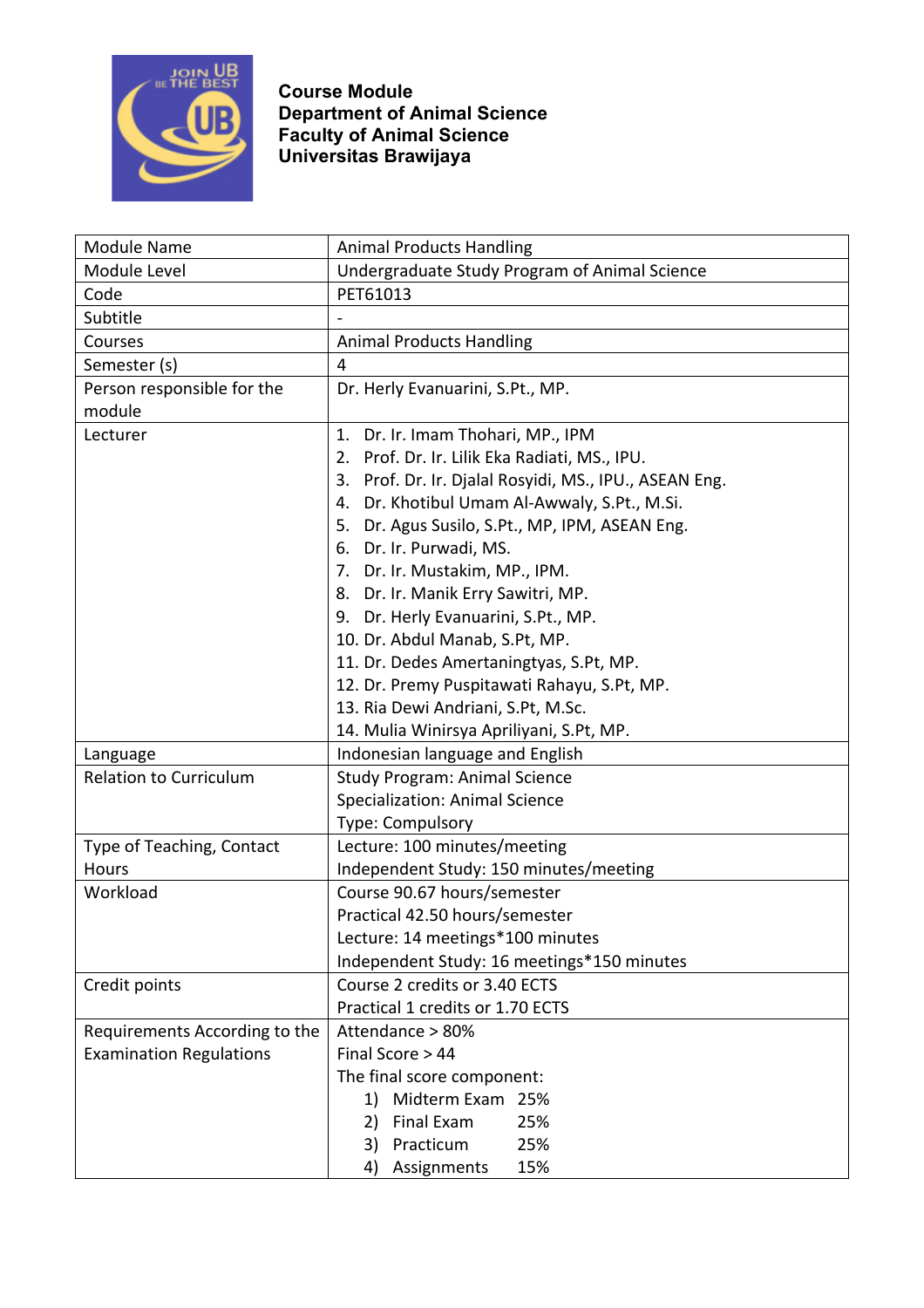

|                              | 5%<br>5)<br>Quiz                                                          |
|------------------------------|---------------------------------------------------------------------------|
|                              | 6)<br>Activeness<br>5%                                                    |
| Recommended Prerequisite     | Biochemistry, Microbiology, Introduction to Animal Product                |
|                              | Technology                                                                |
| Module Objectives / Intended | Capability to develop knowledge and comprehensive<br>$\bullet$            |
| <b>Learning Outcomes</b>     | mindset based on Animal science and industry (LO 4).                      |
|                              | Actively contributing in the learning process and discussion<br>$\bullet$ |
|                              | (LO 10)                                                                   |
|                              | Demonstrating good capability to be independent and to                    |
|                              | work in team as to identify and analyse problems (LO 11)                  |
|                              | Objectives:                                                               |
|                              | The Handling of Animal Product course provides knowledge related          |
|                              | to the identification and mechanism of the causes of damage to            |
|                              | animal commodities to apply proper handling before further                |
|                              | processing.                                                               |
|                              | Knowledge:                                                                |
|                              | <b>Skills</b>                                                             |
|                              | Cognitive                                                                 |
|                              | able to understand, identify the principles of handling in animal         |
|                              | food product                                                              |
|                              | Phsycomotoric                                                             |
|                              | able to identify the causes and mechanisms of spoilage in animal          |
|                              | food product and also able to evaluate handling techniques for            |
|                              | animal commodities                                                        |
|                              | Competences                                                               |
|                              | 1. Able to identify the causes and mechanisms of spoilage to              |
|                              | milk, meat, eggs, honey, and by-products                                  |
|                              | 2. Able to comprehend the principles of handling milk, meat,              |
|                              | eggs, honey, and by-products starting from the reception, the             |
|                              | handling process to the distribution.                                     |
|                              | 3. Able to implement appropriate handling following the                   |
|                              | characteristics of animal commodities.                                    |
|                              | 4. Able to evaluate handling techniques for animal                        |
|                              | commodities.                                                              |
| Content                      | Scope of teaching materials:                                              |
|                              | Changes in quality and spoilage of milk<br>1.                             |
|                              | Handling and Testing Milk Quality<br>2.                                   |
|                              | 3.<br>Milk Pre-Treatment                                                  |
|                              | Changes in quality and spoilage of meat<br>4.                             |
|                              | Handling Post-Harvest Meat, Post-Mortem, and Meat<br>5.                   |
|                              | Withering                                                                 |
|                              | <b>Meat Chilling and Freezing</b><br>6.                                   |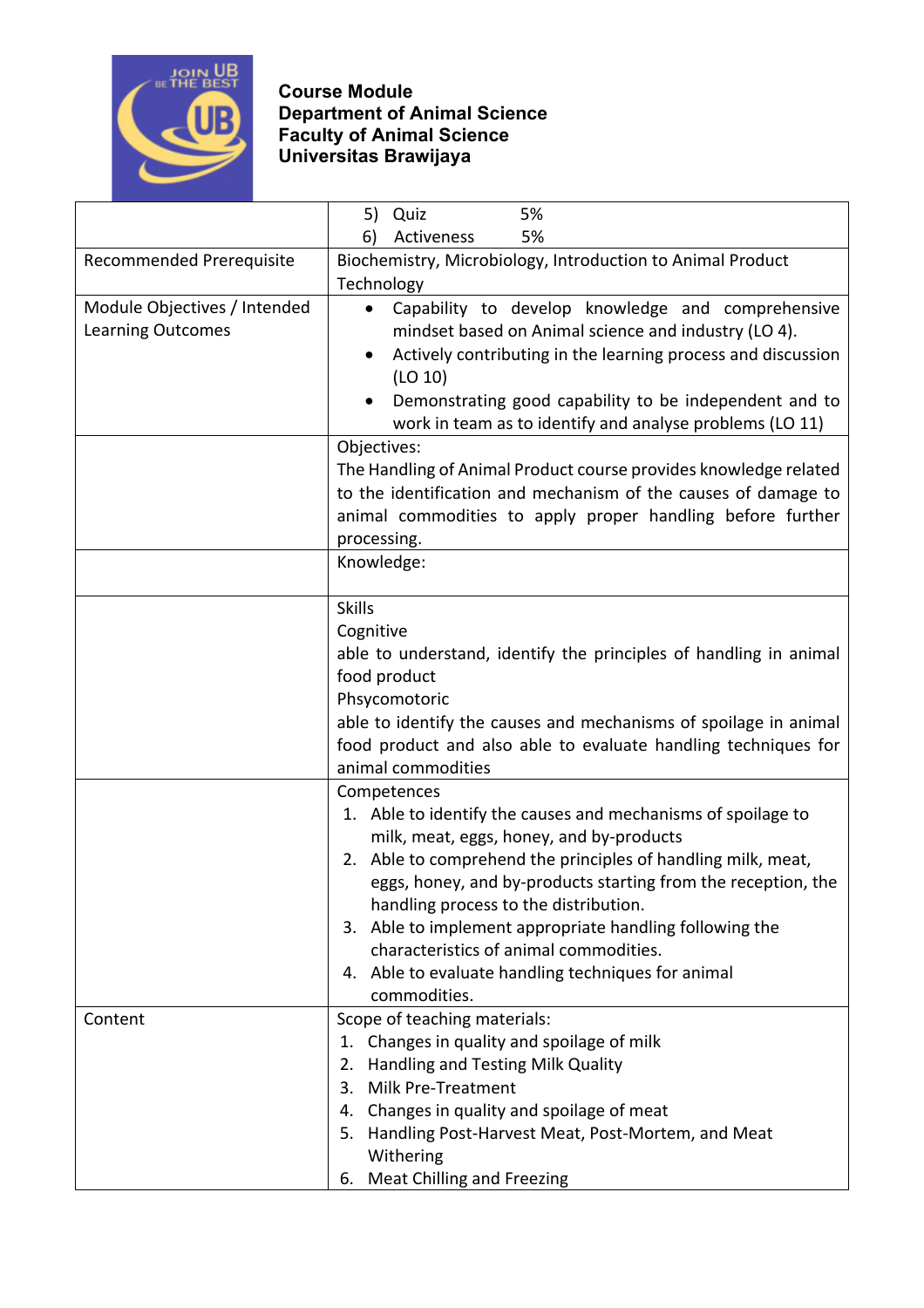

|                              | Changes in quality and spoilage of eggs<br>7.                      |
|------------------------------|--------------------------------------------------------------------|
|                              | 8. Handling Whole Eggs and Eggs without Shells and                 |
|                              | <b>Determining Egg Quality</b>                                     |
|                              | 9. Method of handling eggs                                         |
|                              | 10. Changes in quality and spoilage of honey, royal jelly, pollen, |
|                              | and propolis                                                       |
|                              |                                                                    |
|                              | 11. Handling honey, royal jelly, pollen, and propolis              |
|                              | 12. Changes in quality and skin deterioration                      |
|                              | 13. Handling of skin                                               |
|                              | 14. Methods of skin handling                                       |
| <b>Study and Examination</b> | Examination requirements: A minimum attendance of 80% to           |
| Requirements and Forms of    | take the Final Exam                                                |
| Examination                  | The forms of the test: Multiple Choices/Essay/Group                |
|                              |                                                                    |
|                              | The final score component:                                         |
|                              | Midterm Exam 25%<br>1)                                             |
|                              | 2) Final Exam<br>25%                                               |
|                              | 3) Practicum<br>25%                                                |
|                              | 4) Assignments<br>15%                                              |
|                              | 5%<br>5) Quiz                                                      |
|                              | 6)<br>Activeness<br>5%                                             |
|                              |                                                                    |
|                              | $A:80 <$ Final Score $\leq 100$                                    |
|                              | $B+$ : 75 < Final Score $\leq 80$                                  |
|                              | $B:69 <$ Final Score $\leq 75$                                     |
|                              | $C+$ : 60 < Final Score $\leq 69$                                  |
|                              | $C: 55 <$ Final Score $\leq 60$                                    |
|                              | $D:50 <$ Final Score $\leq 55$                                     |
|                              | $D+$ : 44 < Final Score $\leq$ 50                                  |
|                              | $E: 0 <$ Final Score $\leq 44$                                     |
| Media Employed               | Projector and screens, Zoom application, Google Classroom, e-      |
|                              | book, WA Group                                                     |
| <b>Reading List</b>          | 1. Aberle, E.D., Forrest, J.C., Gerrard, D.E., and Mills, E.W.     |
|                              | 2012. Principles of Meat Science. 5th Edition. Kendall Hunt        |
|                              | Pub Co. San Fransisco.                                             |
|                              | 2. Anjarsari, B. 2010. Pangan Hewani Fisiologi Pasca Mortem        |
|                              |                                                                    |
|                              | dan Teknologi. Graha Ilmu. Yogyakarta.                             |
|                              | Anggara, D.F., D.S, Sutardjo., and K. Suradi. 2013.<br>3.          |
|                              | Pengaruh Penggunaan Jenis Asam pada Proses Pickle                  |
|                              | Terhadap Kualitas Kimia Kulit Kelinci Peranakan New                |
|                              | Zealand White. Universitas Padjajaran. Bandung.                    |
|                              | 4. Buckle, K.A., R.A. Edwards, G.H. Fleet and M. Wooton.           |
|                              | 2010. Food Science. Watson Ferguson and Co. Brisbane.              |